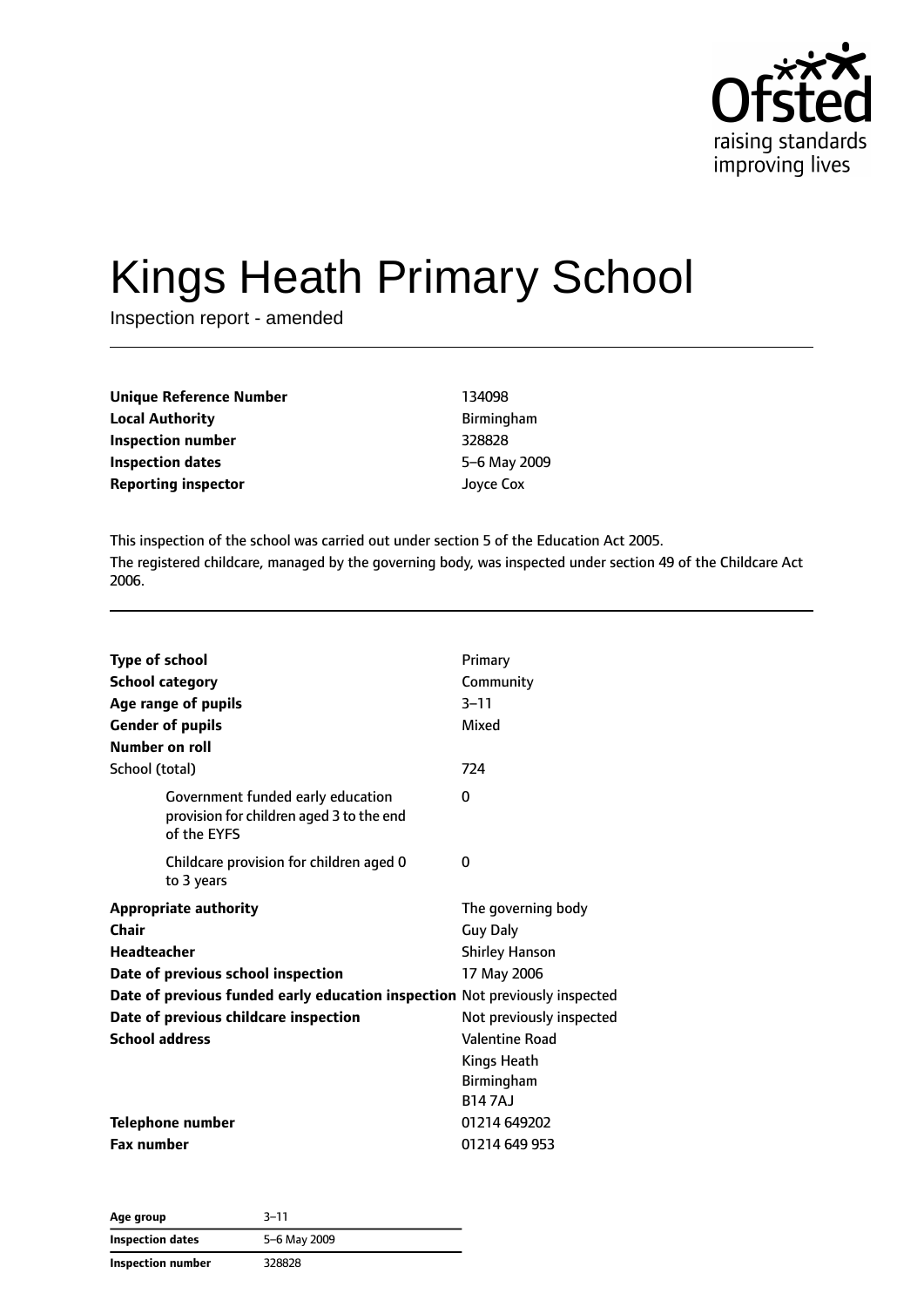# **Amended Report Addendum**

Report amended due to factual inaccuracy

© Crown copyright 2009

#### Website: www.ofsted.gov.uk

This document may be reproduced in whole or in part for non-commercial educational purposes, provided that the information quoted is reproduced without adaptation and the source and date of publication are stated.

Further copies of this report are obtainable from the school. Under the Education Act 2005, the school must provide a copy of this report free of charge to certain categories of people. A charge not exceeding the full cost of reproduction may be made for any other copies supplied.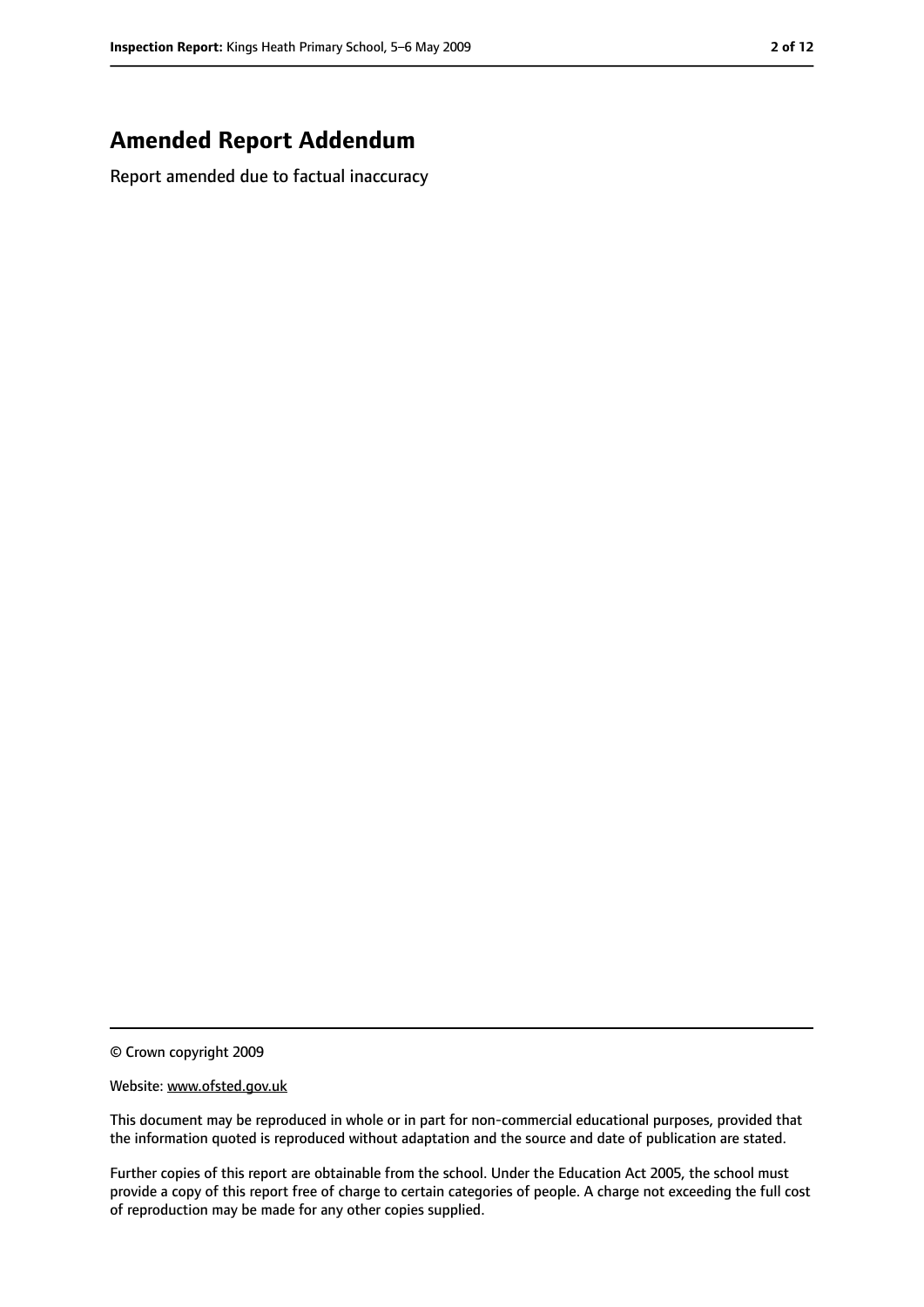# **Introduction**

The inspection was carried out by four additional inspectors.

#### **Description of the school**

Kings Heath is a very large primary school which opened in January 2004 as a result of amalgamation. Over half of the pupils come from minority ethnic backgrounds and a third of the pupils speak English as an additional language. An average proportion of the pupils have learning difficulties and/or disabilities and an above average number of pupils have a statement of special educational needs. This is because Kings Heath is an 'Access School' and makes provision for pupils with a range of complex behavioural, medical and physical needs. Sixteen pupils are in wheelchairs. The school holds a Leading Aspect Award for Inclusion and is part of an Inclusion Network with a local special school.

In the Early Years Foundation Stage the school provides part-time education for three-year-olds in its large Nursery. A number of these children transfer to more local schools at the start of their Reception Year. The rest of the children join the school's three Reception classes. The Early Years Foundation Stage staff organise a weekly stay and play session for mothers with babies and toddlers.

The school has an after-school and breakfast club for pupils aged three to eleven. These clubs are not managed by the governing body and are inspected separately.

#### **Key for inspection grades**

| Grade 1 | Outstanding  |
|---------|--------------|
| Grade 2 | Good         |
| Grade 3 | Satisfactory |
| Grade 4 | Inadequate   |
|         |              |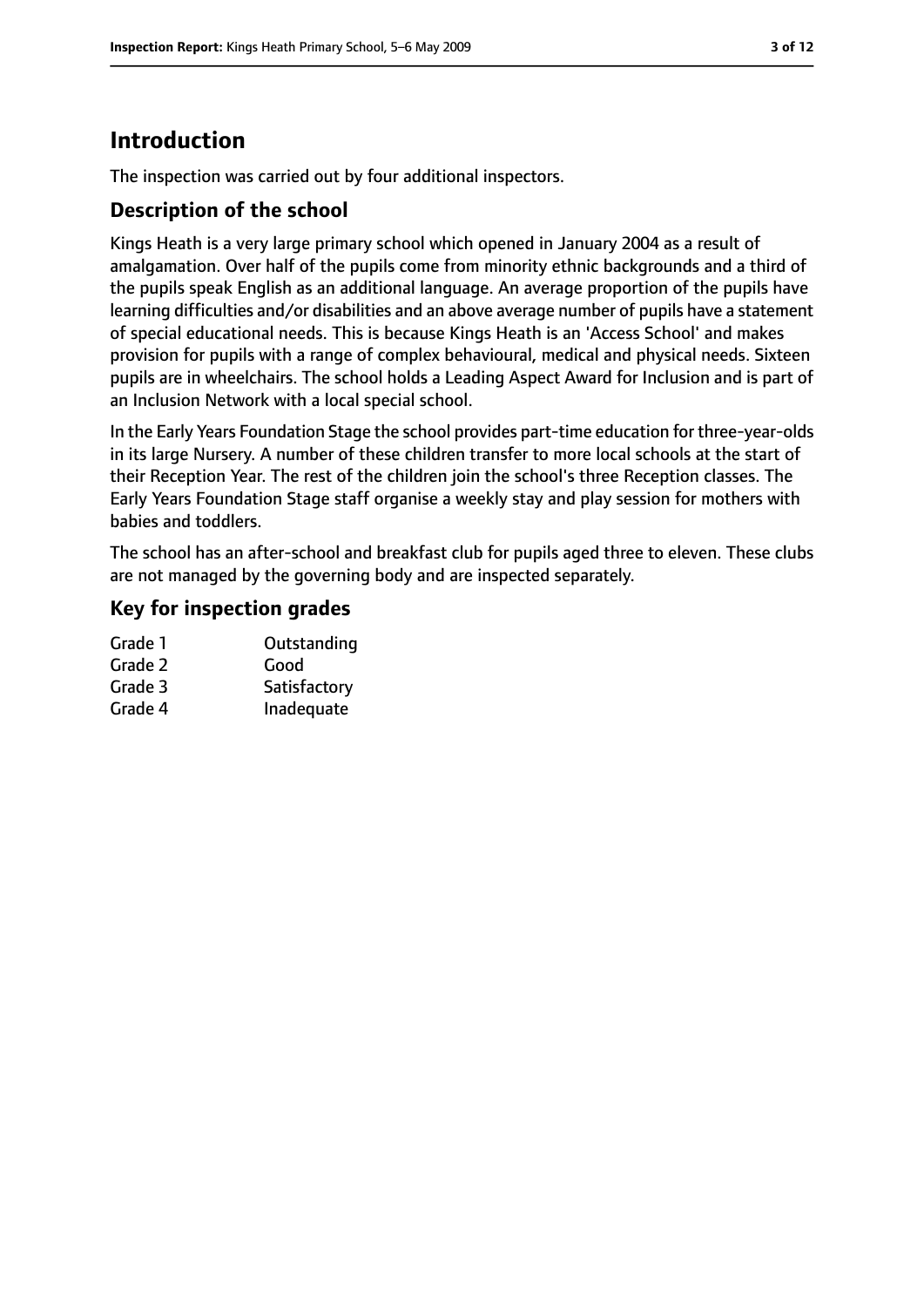# **Overall effectiveness of the school**

#### **Grade: 2**

This is a good school. Senior leaders, staff, governors and pupils actively celebrate their very diverse school population. They are justifiably proud of the school's outstanding inclusion and tolerant ethos, which is reflected in pupils' good standards of behaviour and excellent relationships. Pupils and the vast majority of parents hold the school in the highest regard. Many parents praised 'this inspirational school, the dedicated teachers, excellent leadership and polite, happy and friendly pupils'.

The school's considerable success and pupils' good achievement are due to a number of influential factors. The quality of pastoral care is excellent and the school is well led and managed, with the headteacher and deputy headteacher providing a very strong steer to school improvement. Children are given a good and very happy start in the Early Years Foundation Stage. They start at the school with attainment and skills that are slightly above age-related expectations and leave at the end of Year 6 with consistently well above average standards, especially in science where over half of the pupils attain the highest Level 5. Standards in writing are above average and pupils make good progress, but senior leaders are not complacent, and are currently implementing strategies to ensure boys and Pakistani pupils achieve as well as their peers in writing.

Teaching and learning are good and pupils value their teachers highly because of considerable mutual trust and respect. A wealth of good learning opportunities, including art, music and sport, are on offer both within and outside the school day. This means that school is fun and it is no surprise that attendance is above average and pupils say they cannot wait for the school day to begin. The support for pupils and the academic guidance they receive are good. However, teachers' use of the excellent assessment data, the quality of marking and pupils' knowledge of their own learning targets are not as strong in writing as they are in other areas of the curriculum.

A significant strength of the school is the good personal development of the pupils. They have an infectious enthusiasm for learning and make a strong contribution to the life of the school and the wider community. They are well aware of the importance of keeping healthy and safe and they show great initiative and enterprise in the many fund-raising activities they organise. They aspire and strive to be house captains, zone leaders and school councillors. Their activities not only show their great concern and respect for others but also enable them to become well-rounded citizens and to develop good qualities and skills that equip them well for their future lives. The good curriculum supports pupils' good personal development well but does not include enough opportunities for pupils to work creatively and independently or to find things out for themselves through investigations, research and practical work.

All staff work well together and they share a strong desire to provide the best that they can for all the pupils. The headteacher and deputy headteacher provide excellent leadership and, together with the leadership team and governors, are highly effective in monitoring teaching and the school's performance in accurately identifying strengths and areas for development and in robustly tackling and improving any weaknesses. The school's track record of improvement is good as is its capacity to move onwards and upwards. This successful school is not content to rest on its laurels but sets itself increasingly challenging targets to do even better.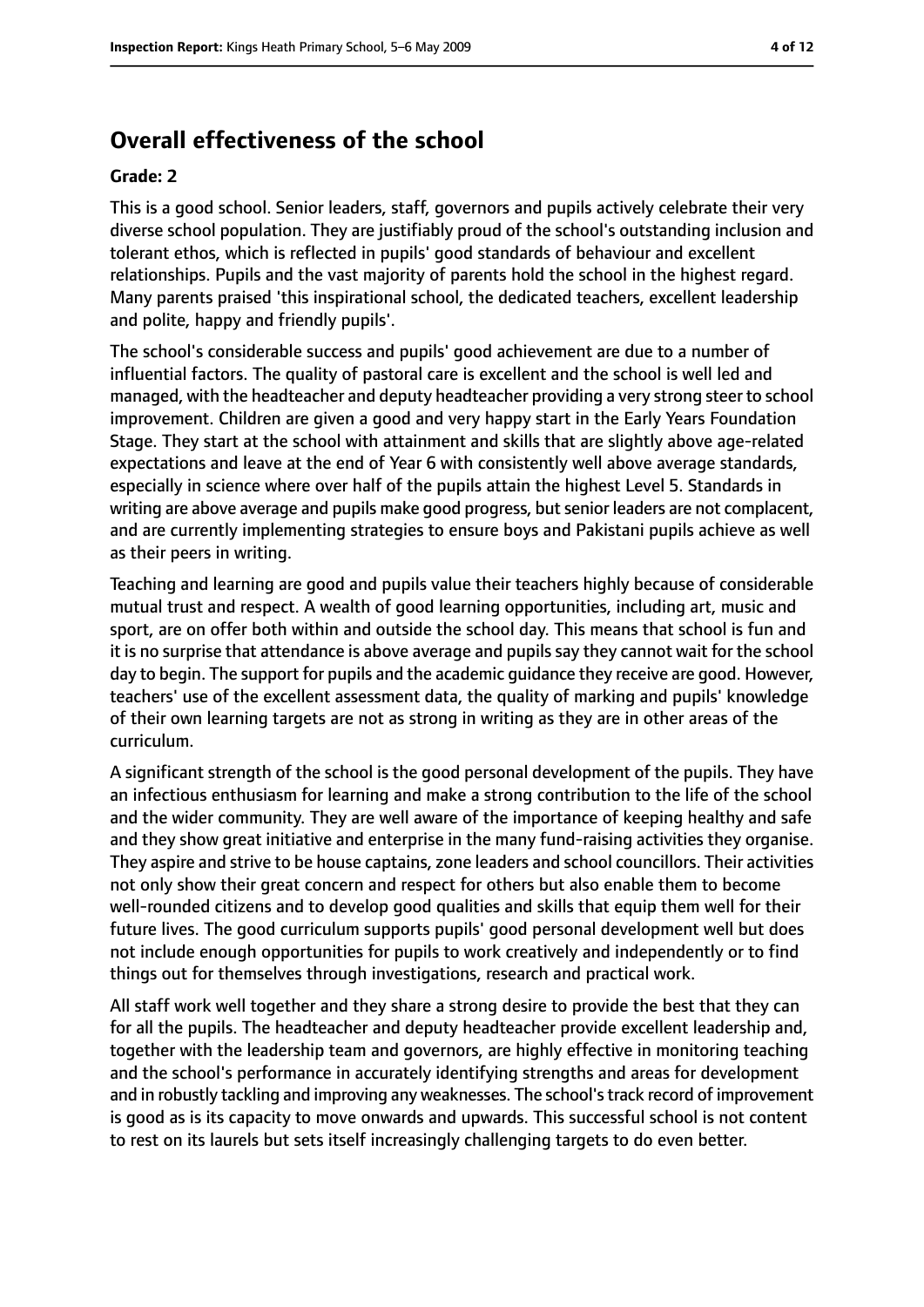### **Effectiveness of the Early Years Foundation Stage**

#### **Grade: 2**

From slightly above average attainment on entry to the Nursery, children make good progress in the Early Years Foundation Stage and they attain above average standards in all the areas of learning by the start of Year 1. Children achieve exceptionally well in their personal, emotional and social development. They quickly learn to become independent and confident learners. This is because the care and attention given to children's welfare are good. A strong emphasis on the development of basic skills, such as phonics, and chances to practise writing in all the areas of learning help children's early reading and writing skills develop well.

Teaching is good and is often outstanding. Nursery and Reception staff work as an effective team, who are all totally committed to providing high quality early years education. Attractive and inviting role-play areas, such as a doctor's surgery and a baker's shop, coupled with enthusiastic adults acting as play partners, enhance children's language skills effectively. Curriculum planning includes all the areas of learning and there is a good balance of activities that are led by the staff and those that children choose for themselves. Outdoor learning is developing well but there are limited chances for children to explore and investigate their own ideas.

Excellent leadership and management of Early Years Foundation Stage provision are characterised by a shared sense of purpose, highly effective teamwork, high quality policies and a constant drive to improve all aspects of the provision.

#### **What the school should do to improve further**

- Raise boys and Pakistani pupils' achievement in writing by making more effective use of assessment information to plan learning, improving marking and by the increased use of precise learning targets to help pupils understand how to improve.
- Enhance the quality of the curriculum and pupils' learning and creativity by giving pupils more opportunities to work independently on practical activities such as research work and investigations.

# **Achievement and standards**

#### **Grade: 2**

Children's attainment on entry to the Nursery fluctuates but is generally slightly above the expected age-related levels in most areas of learning. However, an increasing proportion of children joining Reception have had no Nursery experience and some children have very limited spoken English. Children make good progress in the Nursery and Reception classes and attain above average standards in all areas of learning on entry to Year 1. Test results and assessments indicate that all pupils make good progress in Key Stage 1 and Key Stage 2. By the end of Year 6 standards are well above average in science and reading and above average in mathematics and writing. The percentage of pupils attaining Level 5 by the time they leave has risen in all subjects and significantly so in science and mathematics over the last three years. Senior leaders are not complacent and correctly identify through their excellent tracking data that boys and Pakistani pupils do not do quite as well as others in improving their writing skills. Outstanding inclusion provision means that pupils with learning difficulties and/or disabilities, including those with complex physical needs, achieve well because they receive very carefully planned assistance with mobility and learning. Pupils who speak English as an additional language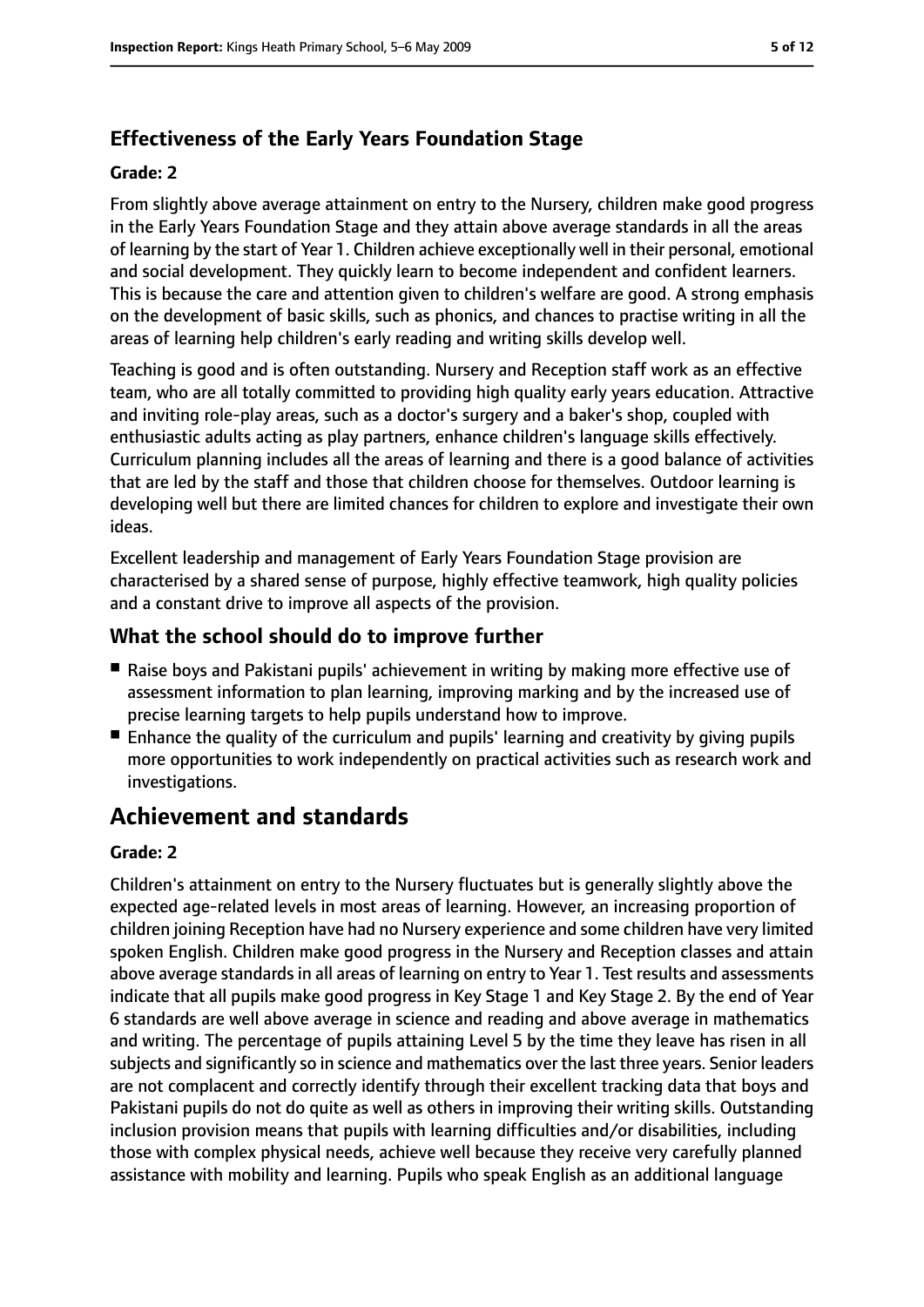achieve well because they are given effective support by all staff and this means that they quickly acquire spoken English.

# **Personal development and well-being**

#### **Grade: 2**

Pupils' behaviour is good and they are terrific ambassadors for the school. Their love of school and their teachers, their enthusiasm and perseverance to do well are all tangible and reflected in their good attendance and strong work ethic. Their good social and personal skills could be developed even further through enhanced opportunities to be more independent and creative in their learning. Pupils are very reflective, show exceptional and genuine concern and care for others with physical and learning difficulties and demonstrate high levels of maturity. They say they feel very safe in school and demonstrate a good knowledge and respect for fellow pupils and people, cultures and beliefs beyond their own. They say they love the exciting mix of pupils in their multicultural school community. Consequently, racist incidents are very rare. Pupils' awareness of keeping healthy is good and much improved since the last inspection. They speak enthusiastically about their well-used outdoor multi-use games area and a pupil with complex physical difficulties said he loved Tuesdays as, 'we get to have a good work out in physical education'.

Pupils diligently carry out a plethora of tasks and responsibilities around the school; they enjoy being school councillors, house captains and playground managers and they love the fact that they are consulted about all aspects of school life. For instance, they recently submitted a petition to senior leaders to successfully change the rewards system. Groups of pupils contribute to the headteacher's report and some have made presentations to the governing body about their achievements. Pupils confidently decide which charities to support and competently advertise and organise charity stalls and summer-fair events. They leave school with good academic skills and personal qualities in preparation for their future lives.

# **Quality of provision**

#### **Teaching and learning**

#### **Grade: 2**

Very warm relationships in all classes encourage and develop pupils' confidence and enjoyment of learning. Teachers and teaching and integration assistants work together well to plan successful lessons in which pupils know what they will be learning and how they will succeed. Pupils with learning difficulties and/or disabilities enjoy their learning. Integration assistants provide sensitive support to these pupils at precisely the correct moment to aid their knowledge and understanding and to ensure their total integration and good achievement in all lessons. In the best lessons, members of staff make sure that activities are varied, practical and engaging so that all pupils are engrossed, and highly effective team work between all staff keeps an excellent focus on maximising pupils' learning. On the few occasions where lessons are less successful pupils sometimes have to sit passively listening for too long and opportunities for active and independent learning are limited. The school's excellent tracking systems enable senior leaders to monitor progress throughout the school year and quickly tackle any underachievement. The way teachers use this valuable assessment data varies in quality and is not effective enough in helping to plan writing activities.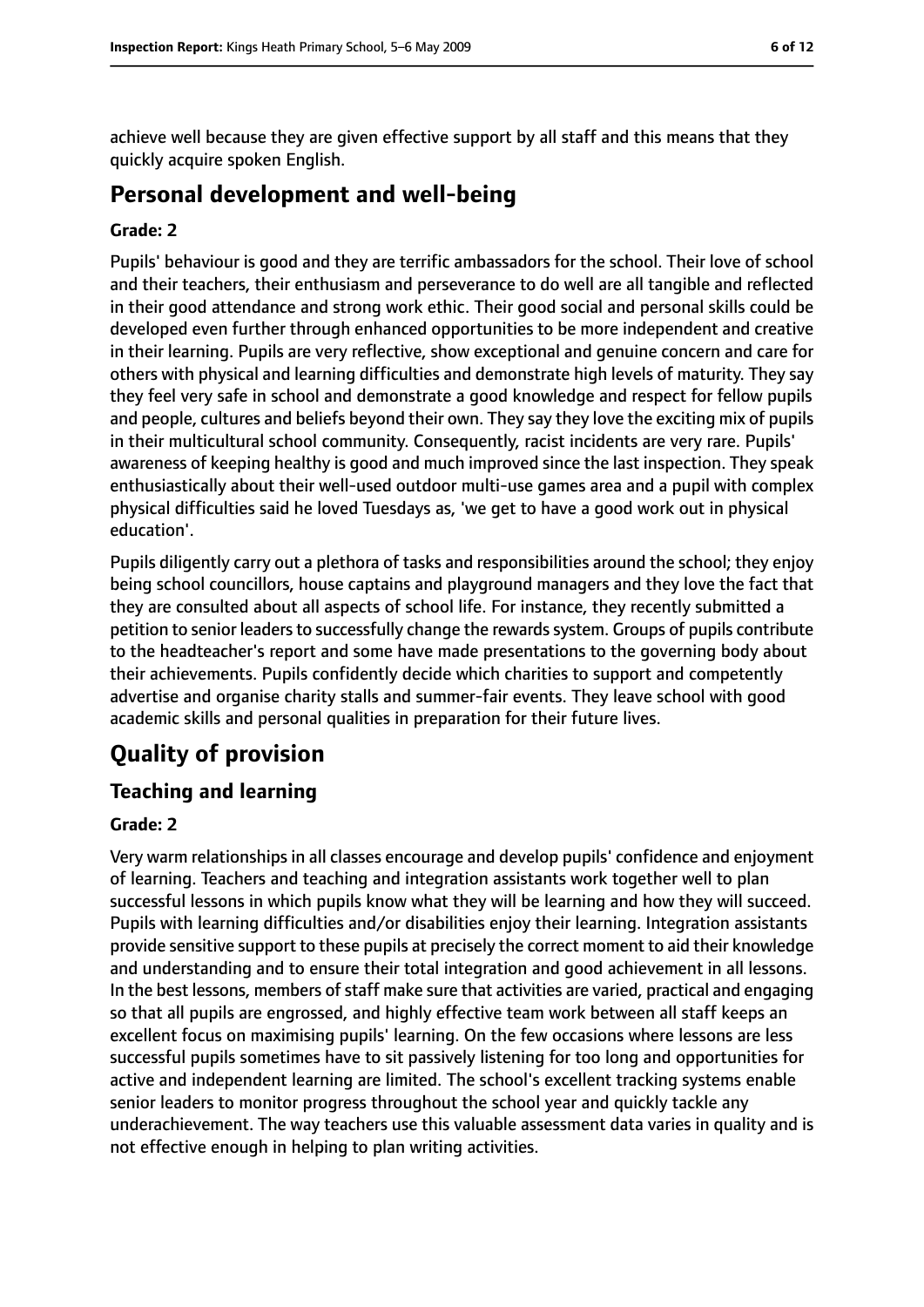#### **Curriculum and other activities**

#### **Grade: 2**

The curriculum effectively supports pupils' good academic and personal development. Nevertheless there is scope for curriculum planning and organisation to provide increased chances for pupils' learning to be more practical, creative and active. Senior and subject leaders constantly review curriculum planning and have recently implemented strategies, such as introducing a higher focus on guided writing, to raise standards further for boys and Pakistani pupils. Placing pupils in ability groups for literacy and numeracy has accelerated progress and raised standards for more able pupils. Pupils appreciate the much-improved information and communication technology (ICT) resources, which have had a good impact on their learning and achievement in all curriculum areas. A weekly computer club is extremely well attended and the wide variety of extra-curricular activities provides good opportunities for pupils to develop their various talents. These include cooking, media, recorders, choir, wrestling and gardening. Effective links with local secondary and special schools enhance the school's sport, ICT, French and humanities provision.

#### **Care, guidance and support**

#### **Grade: 2**

Outstanding pastoral care and excellent inclusion practice mean that all groups of pupils are exceptionally well cared for. The headteacher and leadership team recognise and celebrate the individuality of all pupils, and staff know pupils' academic, language, medical and social needs exceptionally well. High staffing levels for pupils in wheelchairs and those with other access needs ensure that pupils are supported extremely well at all times. Individual care and medical plans are drawn up and routinely monitored by the school's inclusion manager. A number of the pupils with complex physical needs have high levels of dependency and require support at all times. This is managed exceptionally well and with great respect for each pupil's dignity. At the time of the inspection, safeguarding arrangements fully met requirements. Effective links with outside agencies ensure pupils receive support when it is needed. Academic guidance is good. Older pupils have a very good understanding of their learning targets and know exactly how to improve their work. However, in some instances pupils' knowledge and understanding of their writing targets vary between different classes, as does the quality of teachers' marking.

# **Leadership and management**

#### **Grade: 2**

The outstanding leadership of the headteacher and the deputy headteacher is evident in their very accurate self-evaluation of all aspects of the school's work. This rigorous and accurate evaluation leads to carefully considered and highly effective action. Together with talented senior leaders, they form an impressive team where their distinct areas of expertise combine seamlessly to make this very large school successful. There is a tremendous team spirit in school and all staff are committed to providing the best for all pupils.

The school makes a good contribution to community cohesion especially in terms of its school and local communities. Pupils have a good understanding of the wider global community through good links with an orphanage in Talia Makia and pupils exchange regular letters to pen pals in a Mexican school. Celebrations and internal theme days also extend pupils' global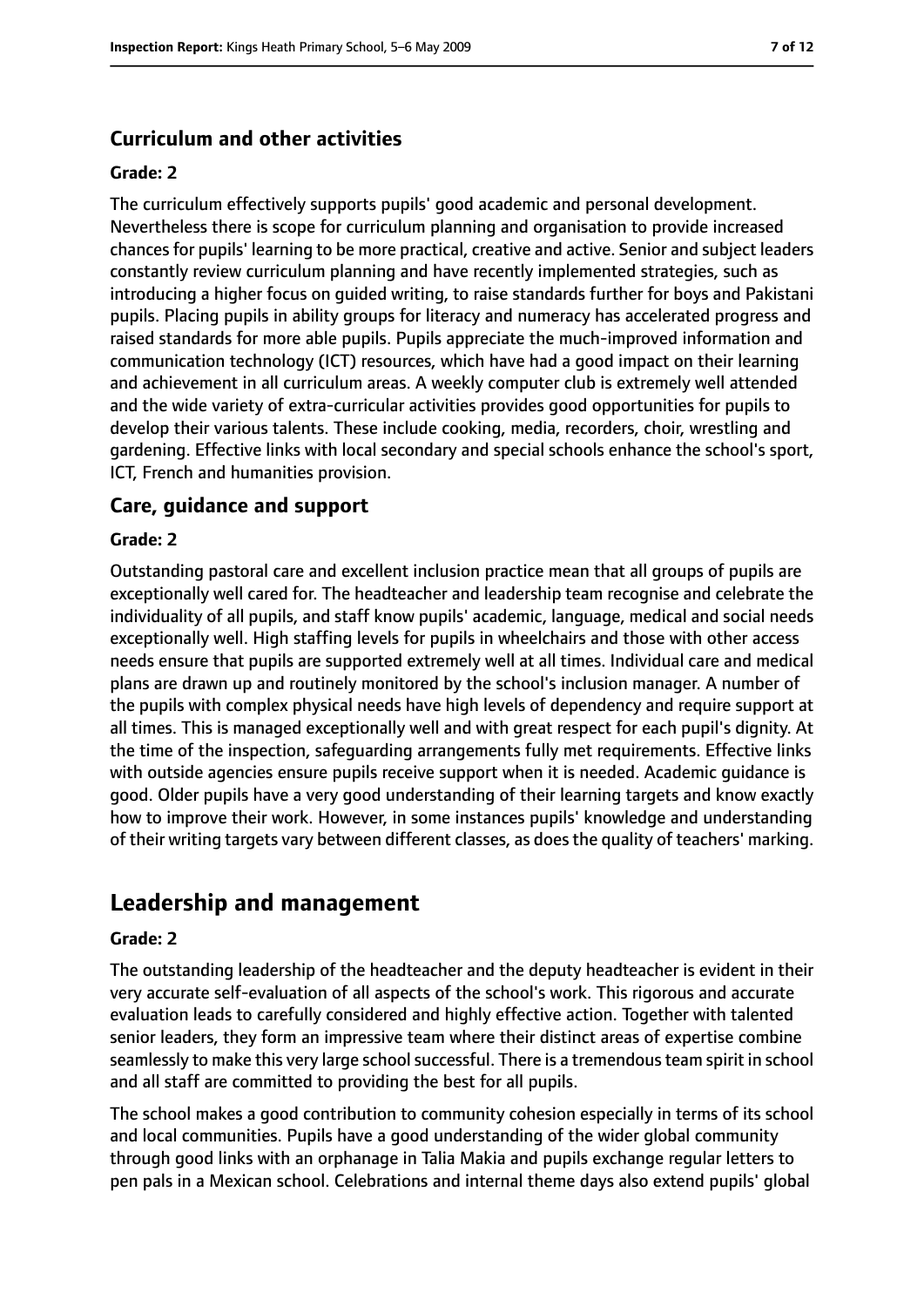awareness. The relatively weaker area is pupils' knowledge and understanding of being part of the United Kingdom community.

Subject leadership is good and middle managers play an increasing role in monitoring and evaluating their subjects. Governors are great supporters of the school and play a good role in questioning, challenging and monitoring the school's performance. Areas of their work are outstanding, for instance they have been very proactive in liaising with the local authority about increased funding for the access needs provision. Virtually all parents are extremely happy with the school. One, summing up the views of many, writes, 'This excellent school values the individual and draws out their potential.'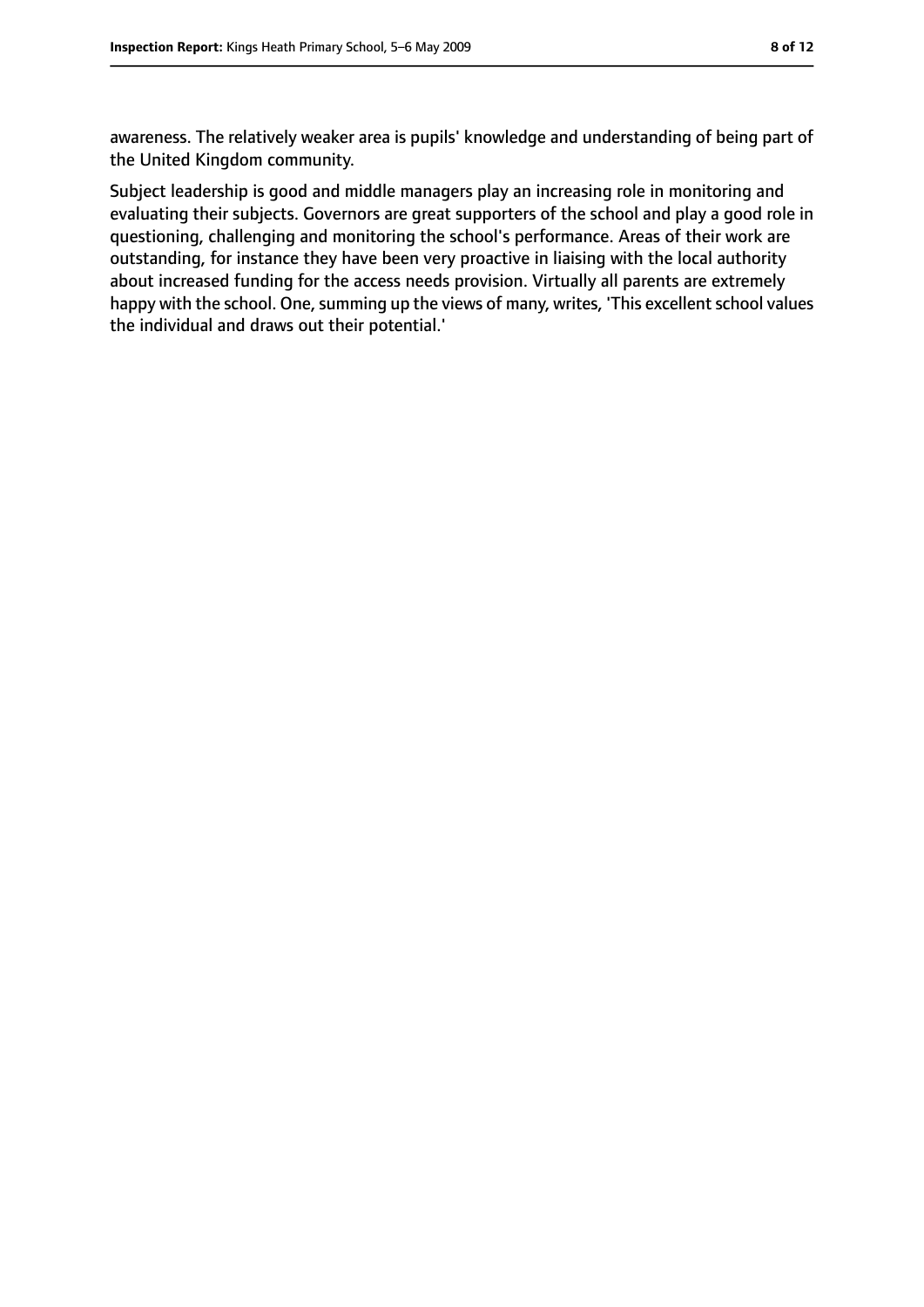**Any complaints about the inspection or the report should be made following the procedures set out in the guidance 'Complaints about school inspection', which is available from Ofsted's website: www.ofsted.gov.uk.**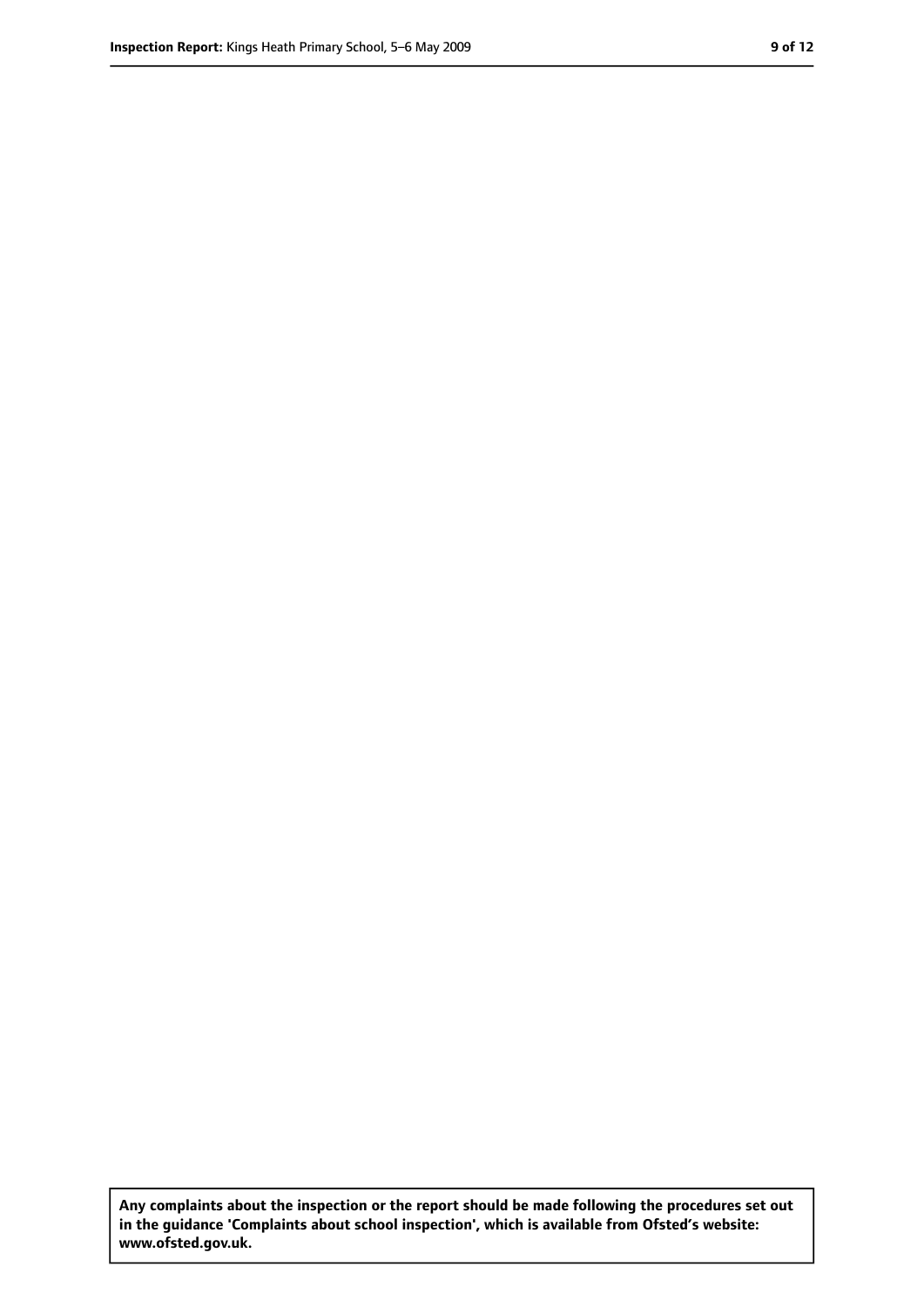# **Inspection judgements**

| \ Key to judgements: grade 1 is outstanding, grade 2 good, grade 3 satisfactory, and | <b>School</b>  |
|--------------------------------------------------------------------------------------|----------------|
| arade 4 inadequate                                                                   | <b>Overall</b> |

#### **Overall effectiveness**

| How effective, efficient and inclusive is the provision of<br>education, integrated care and any extended services in meeting the<br>needs of learners? |     |
|---------------------------------------------------------------------------------------------------------------------------------------------------------|-----|
| Effective steps have been taken to promote improvement since the last<br>inspection                                                                     | Yes |
| How well does the school work in partnership with others to promote learners'<br>well being?                                                            |     |
| The capacity to make any necessary improvements                                                                                                         |     |

# **Effectiveness of the Early Years Foundation Stage**

| How effective is the provision in meeting the needs of children in the<br>l EYFS?              |  |
|------------------------------------------------------------------------------------------------|--|
| How well do children in the EYFS achieve?                                                      |  |
| How good are the overall personal development and well-being of the children<br>I in the EYFS? |  |
| How effectively are children in the EYFS helped to learn and develop?                          |  |
| How effectively is the welfare of children in the EYFS promoted?                               |  |
| How effectively is provision in the EYFS led and managed?                                      |  |

#### **Achievement and standards**

| How well do learners achieve?                                                  |  |
|--------------------------------------------------------------------------------|--|
| $\vert$ The standards <sup>1</sup> reached by learners                         |  |
| How well learners make progress, taking account of any significant variations  |  |
| between groups of learners                                                     |  |
| How well learners with learning difficulties and/or disabilities make progress |  |

#### **Annex A**

<sup>&</sup>lt;sup>1</sup>Grade 1 - Exceptionally and consistently high; Grade 2 - Generally above average with none significantly below average; Grade 3 - Broadly average to below average; Grade 4 - Exceptionally low.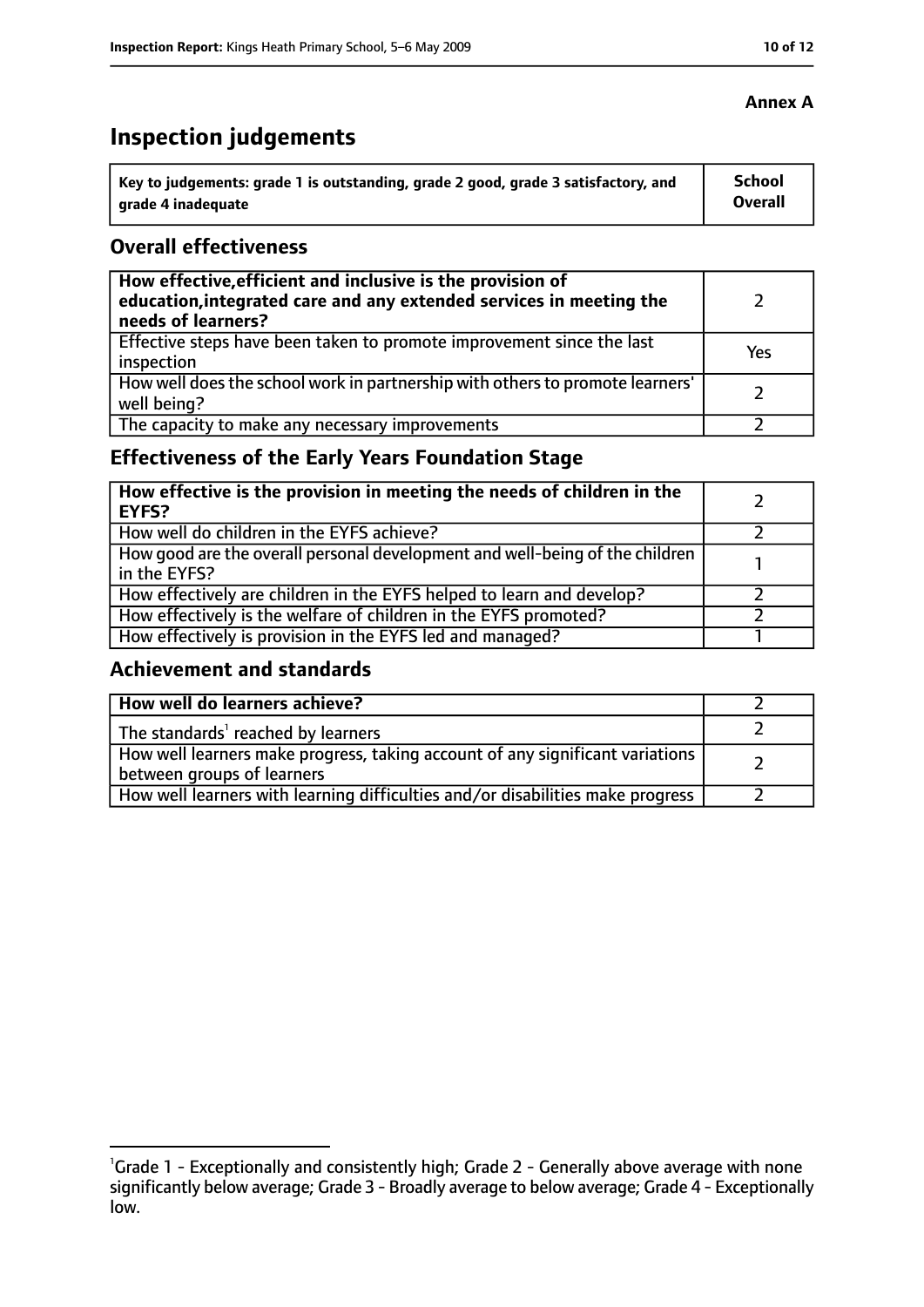# **Personal development and well-being**

| How good are the overall personal development and well-being of the<br>learners?                                 |  |
|------------------------------------------------------------------------------------------------------------------|--|
| The extent of learners' spiritual, moral, social and cultural development                                        |  |
| The extent to which learners adopt healthy lifestyles                                                            |  |
| The extent to which learners adopt safe practices                                                                |  |
| The extent to which learners enjoy their education                                                               |  |
| The attendance of learners                                                                                       |  |
| The behaviour of learners                                                                                        |  |
| The extent to which learners make a positive contribution to the community                                       |  |
| How well learners develop workplace and other skills that will contribute to<br>their future economic well-being |  |

# **The quality of provision**

| How effective are teaching and learning in meeting the full range of<br>learners' needs?              |  |
|-------------------------------------------------------------------------------------------------------|--|
| How well do the curriculum and other activities meet the range of needs and<br>interests of learners? |  |
| How well are learners cared for, quided and supported?                                                |  |

# **Leadership and management**

| How effective are leadership and management in raising achievement<br>and supporting all learners?                                              |     |
|-------------------------------------------------------------------------------------------------------------------------------------------------|-----|
| How effectively leaders and managers at all levels set clear direction leading<br>to improvement and promote high quality of care and education |     |
| How effectively leaders and managers use challenging targets to raise standards                                                                 |     |
| The effectiveness of the school's self-evaluation                                                                                               |     |
| How well equality of opportunity is promoted and discrimination eliminated                                                                      |     |
| How well does the school contribute to community cohesion?                                                                                      |     |
| How effectively and efficiently resources, including staff, are deployed to<br>achieve value for money                                          |     |
| The extent to which governors and other supervisory boards discharge their<br>responsibilities                                                  |     |
| Do procedures for safequarding learners meet current government<br>requirements?                                                                | Yes |
| Does this school require special measures?                                                                                                      | No  |
| Does this school require a notice to improve?                                                                                                   | No  |